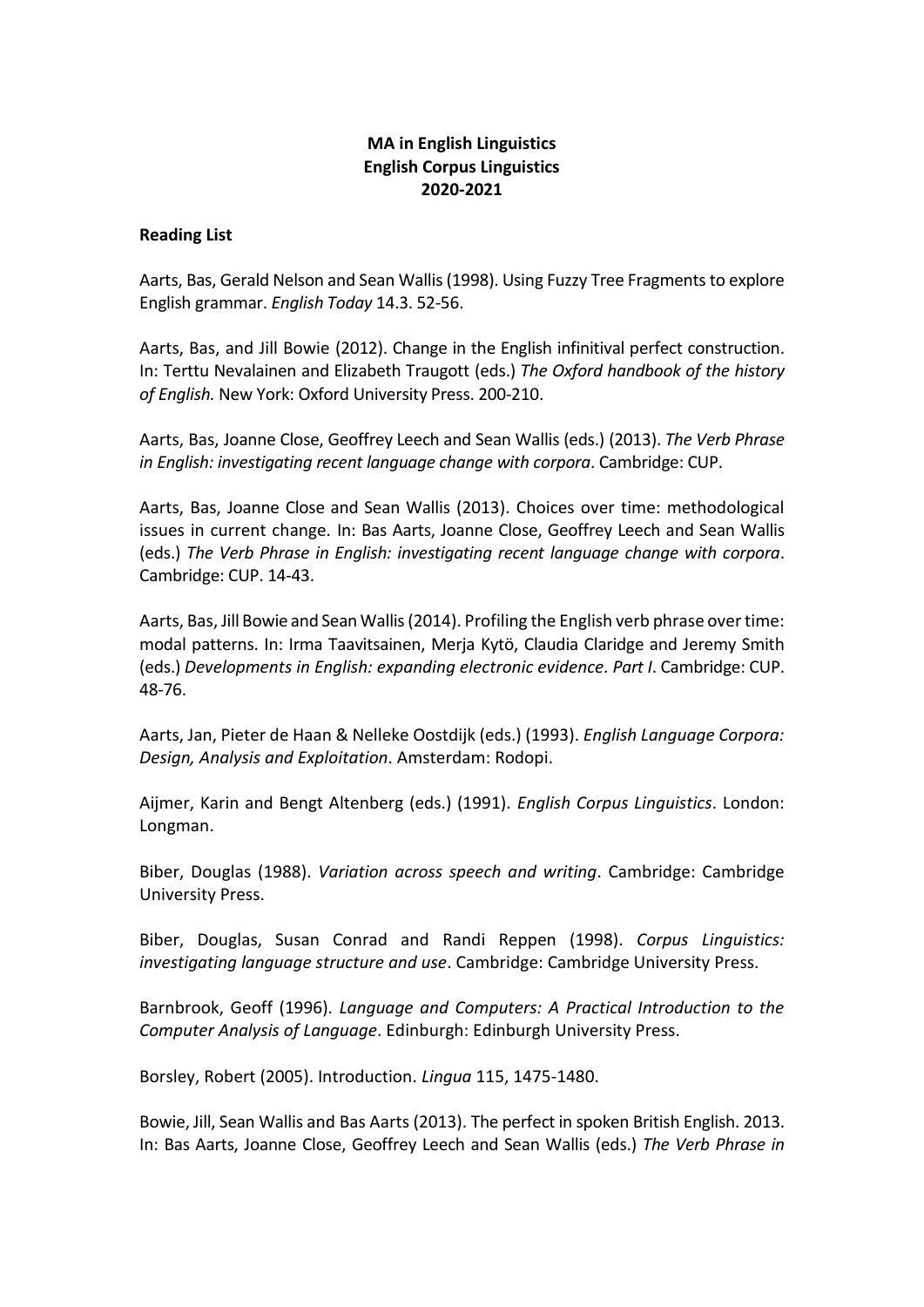*English: investigating recent language change with corpora*. Cambridge: Cambridge University Press. 318-352.

Bowie, Jill and Sean Wallis (2016). The *to-*infinitival perfect: A study of decline. In: Valentin Werner, Elena Seoane and Cristina Suárez-Gómez (eds.) *Re-assessing the Present Perfect*, TiEL 91. Berlin: De Gruyter, 43-94.

Close, Joanne, Bas Aarts and Sean Wallis (2010). Recent changes in the use of the progressive construction in English. In: Bert Cappelle and Naoaki Wada (eds.) *Distinctions in English grammar, offered to Renaat Declerck***.** Tokyo: Kaitakusha. 148- 167.

Conrad, Susan and Douglas Biber (2001). *Variation in English: Multi-dimensional Studies*. London: Longman.

Garside, Roger, Geoffrey Leech and Anthony McEnery (1997). *Corpus Annotation: Linguistic Information from Computer Text Corpora* London: Longman.

Kennedy, Graeme (1998). *An Introduction to Corpus Linguistics*. London: Longman.

Kyto, Merja, Matti Rissanen and Susan Wright (eds.) (1994). *Corpora Across the Centuries*. Amsterdam: Rodopi.

Leech, Geoffrey & Christopher N. Candlin (eds.) (1986). *Computersin English Language Teaching and Research*. London: Longman

Ljung, Magnus (ed.) (1997) *Corpus-based Studies in English*. Amsterdam: Rodopi.

Mair, Christian and Marianne Hundt (eds) (2000). *Corpus Linguistics and Linguistic Theory*. Amsterdam: Rodopi.

Mair, Christian (2008). Corpora and the study of recent change in language. In: A. Lüdeling and M. Kytö (2008) (eds.) *Corpus Linguistics: An International Handbook.* Berlin: Mouton de Gruyter. Handbooks of Linguistics and Communication Science [HSK] 29/2, 1-16.

McEnery, Tony and Andrew Wilson (2001). *Corpus Linguistics*. 2nd edn. Edinburgh: Edinburgh University Press.

McEnery, Tony and Costas Gabrielatos (2006). English corpus linguistics. In: Bas Aarts and April McMahon (eds.) *The handbook of English linguistics*. Malden MA: Blackwell Publishers. 33-71.

McEnery, Tony, Richard Xiao and Yukio Tono (2006). *Corpus-based language studies: an advanced resource book*. Abingdon: Routledge.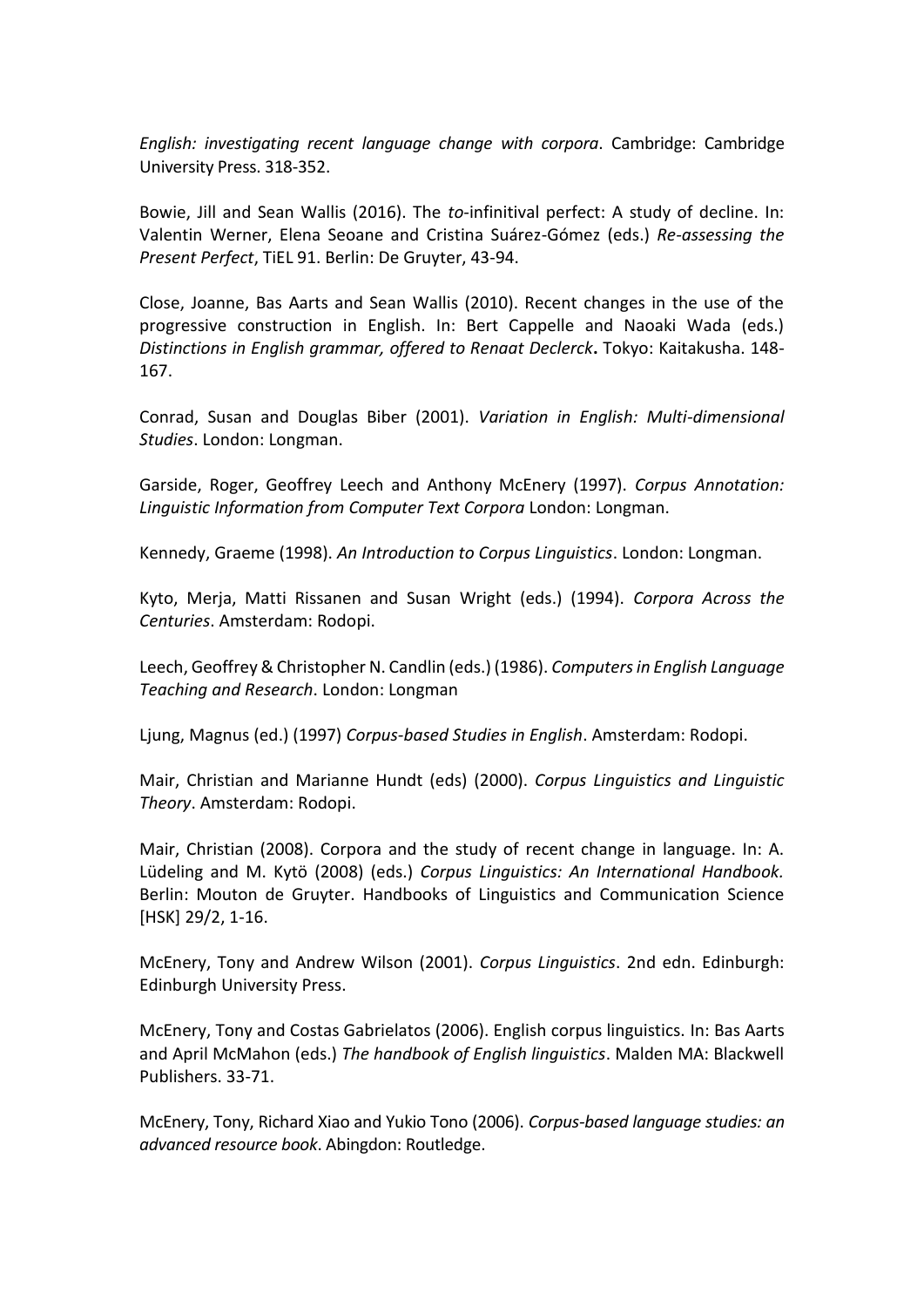McEnery, Tony and Andrew Hardie (2012). *Corpus linguistics*. Cambridge: CUP.

Meyer, Charles F. (2002). *English Corpus Linguistics: an introduction*. Cambridge: CUP.

Nelson, Gerald, Sean Wallis and Bas Aarts (2002). *Exploring natural language: working with the British component of the International Corpus of English*. Varieties of English Around the World series. Amsterdam: John Benjamins.

Oakes, Michael (1998). *Statistics for Corpus Linguistics*. Edinburgh: EUP.

O'Keefe, Anne and Michael McCarthy (eds.) (2012). *The Routledge handbook of corpus linguistics*. Abingdon: Routledge.

Partington, Alan (1998). *Patterns and Meanings*. Amsterdam: Benjamins.

Renouf, Antoinette (ed) (1998). *Explorations in Corpus Linguistics*. Amsterdam: Rodopi.

Sinclair, John (1991). *Corpus*, *Concordance*, *Collocation*. Oxford: OUP.

Stubbs, Michael (1996). *Text and Corpus Analysis: computer assisted studies of language and culture.* Oxford: Blackwell.

Stubbs, Michael (2001). *Words and Phrases: Corpus Studies of Lexical Semantics*. Oxford: Blackwell.

Svartvik, Jan (ed.) (1992). *Directions in Corpus Linguistics*. Berlin, New York: Mouton de Gruyter.

Teubert, Wolfgang and Anna Čermáková (2007). *Corpus Linguistics: A Short Introduction*. London: Continuum.

Tognini-Bonelli, Elena (2001). *Corpus Linguistics at Work*. Amsterdam: Benjamins.

Wallis, Sean (2007). [Annotation, Retrieval and Experimentation.](http://www.helsinki.fi/varieng/journal/volumes/01/wallis/) In: Anneli Meurman-Solin and Arja Nurmi (eds.) Annotating Variation and Change. Helsinki: Varieng, UoH. Available at: http://www.helsinki.fi/varieng/journal/volumes/01/wallis

Wallis, Sean (2008). Searching treebanks and other structured corpora. In: Anke Lüdeling and Merja Kytö (eds.) *Corpus Linguistics: An International Handbook*. Berlin: Mouton de Gruyter. 738-759.

Wallis, Sean (2020). Grammar and Corpus Methodology. In: Bas Aarts, Gergana Popova and Jill Bowie (eds.) *The Oxford Handbook of English Grammar*. Oxford: OUP.